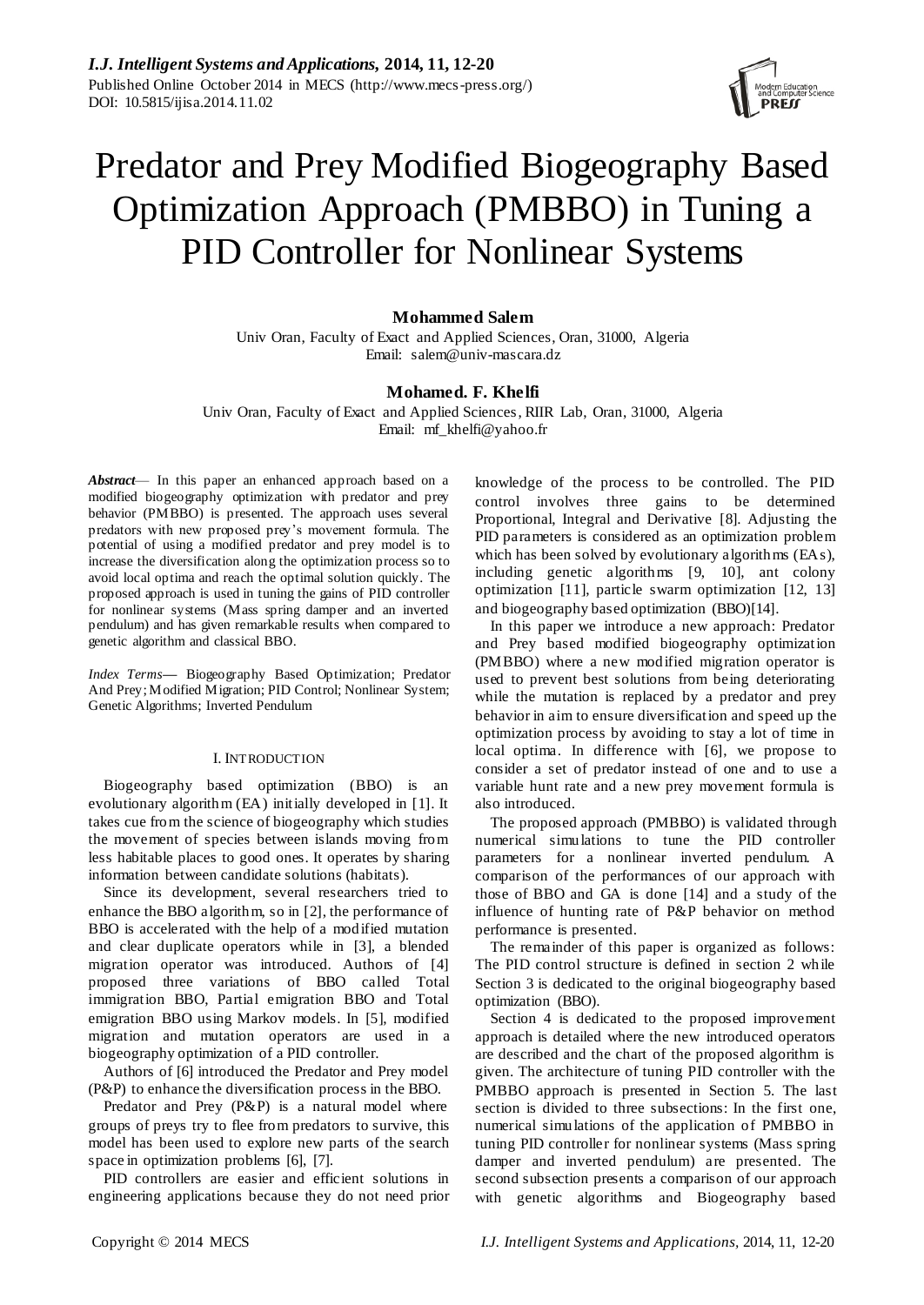optimization. Finally, the third subsection is dedicated to a study of the influence of predators' number and hunt rate over the proposed approach.

## II. PID CONTROL

PID control consists of three components, Proportional, Integral and Derivative part (See Fig.1) [8]. The controller aims to reduce the error between the plant output  $y(t)$  and the desired output  $y_d(t)$  which is given in (1) [21]:

$$
e(t) = y_d(t) - y(t)
$$
 (1)

 $u(t)$ , the output signal of the PID controller is given by (2) [8]:

$$
u(t) = K_{p}e(t) + K_{d}\dot{e}(t) + K_{i}\int e(t)dt.
$$
 (2)

 $K_p$ ,  $K_i$  and  $K_d$  are positive constants to be adjusted to control the plant. This is done usually by trial/error in case of nonlinear systems [8].



Fig. 1. PID control structure

## III. BIOGEOGRAPHY BASED OPTIMIZATION

Biogeography based Optimization (BBO) is a stochastic optimization algorithm driven by the migration mechanis ms of ecosystems. It is inspired by mathematical models of biogeography.

The BBO algorithm uses a vocabulary similar to that of biogeography where each habitat is similar to a solution of the problem; features of a solution are called suitability index variables (SIV). Each solution is evaluated and its quality is called the Habitat suitability index (HSI) which is analogous to the fitness in genetic algorithms.

The whole BBO algorithm could be explained as follows [14]:

- *Step 1:* The BBO starts by initializing the algorithm parameters: the SIV's number  $n_{siv}$  and ranges, maximum species number, termination criterion (iteration number or other performance criterion), maximum immigration and emigration rates E and I, mutation coefficient and define the appropriate HSI, then the start population islands are generated randomly[20].
- *Step 2:* Evaluate each island in the population, get its HSI value and map it to obtain the species count \$s\$. Immigration and emigration rates  $\lambda_i$  and  $\mu_i$  are calculated in this step by (3):

$$
\lambda_i = I \left( 1 - \frac{k_i}{s_{\text{max}}} \right)
$$
\n
$$
\mu_i = E \left( \frac{k_i}{s_{\text{max}}} \right)
$$
\n(3)

where  $s_{max}$  is the maximum species number and  $k_i$  is the rank of the habitat H<sup>i</sup> after evaluation. The immigration and emigration curves are straight lines (See Fig.2). Simon's Classical migration process between habitats is defined by (4) [1]:

$$
H_j(SIV_c) \leftarrow H_i(SIV_c)
$$
 (4)

 *Step 3:* Update species count probability of each habitat which is initially given by (5):

$$
P_s = \frac{1}{s_{\text{max}}} \tag{5}
$$

In each iteration, the probability of an island is modified using (6):

$$
P_s = P_s + P_s \tag{6}
$$

where  $P_s$  is the variation of probability given by (7):

$$
\dot{P}_s = \begin{cases}\n-(\lambda_s + \mu_s)P_s + \mu_{s+1}P_{s+1}, & s = 0 \\
-(\lambda_s + \mu_s)P_s + \mu_{s+1}P_{s+1} + \lambda_{s-1}P_{s-1}, & 1 \le s \le s_{\max} \\
-(\lambda_s + \mu_s)P_s + \lambda_{s-1}P_{s-1}, & s = s_{\max}\n\end{cases} (7)
$$

 *Step 4:* Apply the mutation operator which is introduced to add new features and increase population diversity [1]. The probability that the  $i^{th}$  habitat is subject to mutation is given as follows[18, 19]:

$$
m_i = m_{\text{max}} \left( 1 - \frac{P_s}{P_{s \text{max}}} \right)
$$
 (8)

Mutable islands are replaced by randomly generated solutions, where  $m_{max}$  is a user-defined parameter called mutation coefficient and  $P_s$  is the probability of existence of habitat *i* [1].

 *Step 5:* if the termination criterion is not reached then go to step 2.

# IV. PREDATOR AND PREY MODIFIED BIOGEOGRAPHY OPTIMIZATION (PMBBO)

#### *A.Modified migration operator*

A modified migration operator was proposed in [5] basing on works of [3].

The new introduced operator does not only reconstruct existing islands but it can provide a new solution to the population witch increase diversity of the optimization problem. This operator shares information between habitats using (9):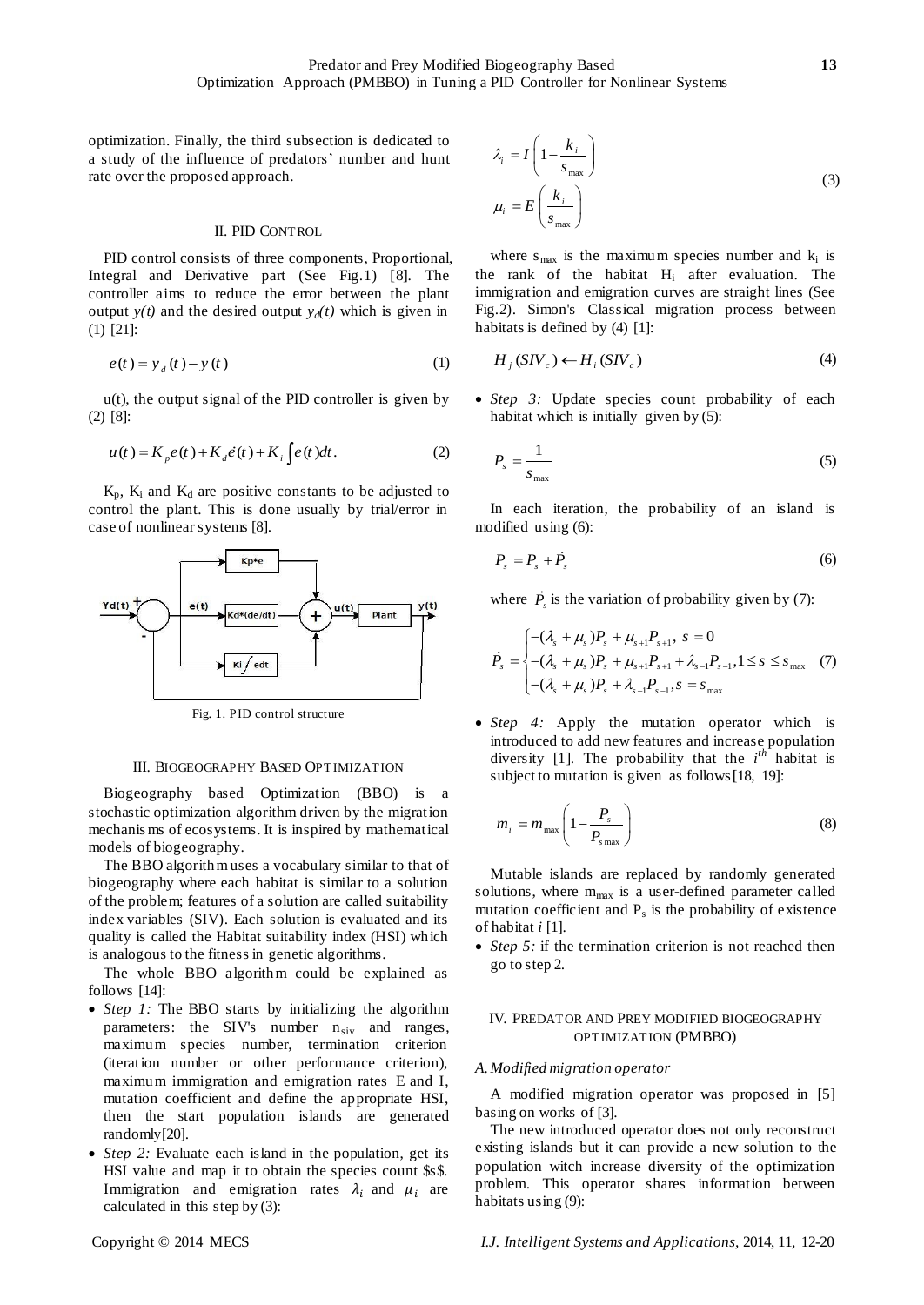

$$
H_j(SIV_c) \leftarrow \frac{k_j}{k_j + k_i} H_j(SIV_c)
$$
  
+ 
$$
\left(1 - \frac{k_j}{k_j + k_i}\right) H_i(SIV_c)
$$
 (9)

where  $c=1..n_{siv}$ .

In this paper, we propose that best islands shared information according to their quality against all other islands. Our migration operator is given in (10):

$$
H_j(SIV_c) \leftarrow \frac{s_{\text{max}} - k_j}{s_{\text{max}}} H_j(SIV_c)
$$
  
+ 
$$
\left(\frac{k_j}{s_{\text{max}}}\right) H_i(SIV_c)
$$
 (10)

## *B.Predator and Prey model*

Predators usually search for groups of animals to hunt, preys by their nature, try to run away from predators looking for safe places to ensure their own survive. This makes preys explore new places[17], the predator and Prey  $(P \& P)$  model is in Fig.3.



Fig. 3. Predator and Prey model ([17])

In each BBO problem's iteration, P\&P process follows the next two steps [6]:

• Assign the best island  $H_b$  to a predator by (11):

$$
H_{\text{pred}} = H_b + \rho (1 - \frac{g}{g_{\text{max}}})
$$
\n(11)

where  $\rho$  is the hunt rate whose value is given in (12), *g* is the current iteration and *gmax* is the maximum iteration number.

$$
\rho = \frac{1}{2 \times g} \tag{12}
$$

We chose the value of  $\rho$  to be decreasing to the fact that, as iterations number increases, we need more to intensify the search than diversifying.

 For the next iteration, update other solutions values (preys)  $H_{i_g}$  to make them run away from the predator

in order to explore new parts of the search space. The new positions are calculated by (13):

$$
H_{i_{g+1}} = \begin{cases} H_{i_g} + \rho e^{-|d|} & d \succ 0 \\ H_{i_g} - \rho e^{-|d|} & d \prec 0 \end{cases} i_g \neq b \tag{13}
$$

where d is the distance between a prey and the predator.

## *C.Description of PMBBO algorithm*

We propose to modify the BBO originally developed by [1] by introducing two major modification: First we replaced the original migration operator given by (4) by our novel operator in (10) to prevent best islands to be deteriorated, Second we propose to replace the mutation operator by Predator and prey model since it is a natural process like biogeography and it ensures diversification. Indeed, in nature species try to find habitable places and avoid predators. We propose also to use more then one predator, this is motivated by the fact that predators usually hunt in groups. let's  $g_d$  the number of predators in the group, Predators values are initialized to the  $g_d$ best islands, (11) will be:

$$
H_{pred_i} = H_{b_i} + \rho (1 - \frac{g}{g_{max}}) \quad i = 1..g_d.
$$
 (14)

New positions of preys are adjusted by (15) so closest solutions to the predator will explore new parts of the search space:

$$
H_{i_{g+1}} = H_{i_g} + \mu \rho e^{-|d_m|} (H_{i_{max}} - H_{i_{min}}) \quad i_g \notin best \quad (15)
$$

where  $d_m$  is the distance between island  $H_{i_g}$  and the closest predator:

$$
d_m = \min_{j=1}^{s_d} d(H_{i_g}, H_{\text{pred}_j})
$$
 (16)

 $H_{i_{min}}$  and  $H_{i_{max}}$  are the minimum and maximum possible ranges of the features of an island H,  $\mu$  is a random number between -1 and 1. The new PMBBO approach is described by the Algorithm in Fig.4.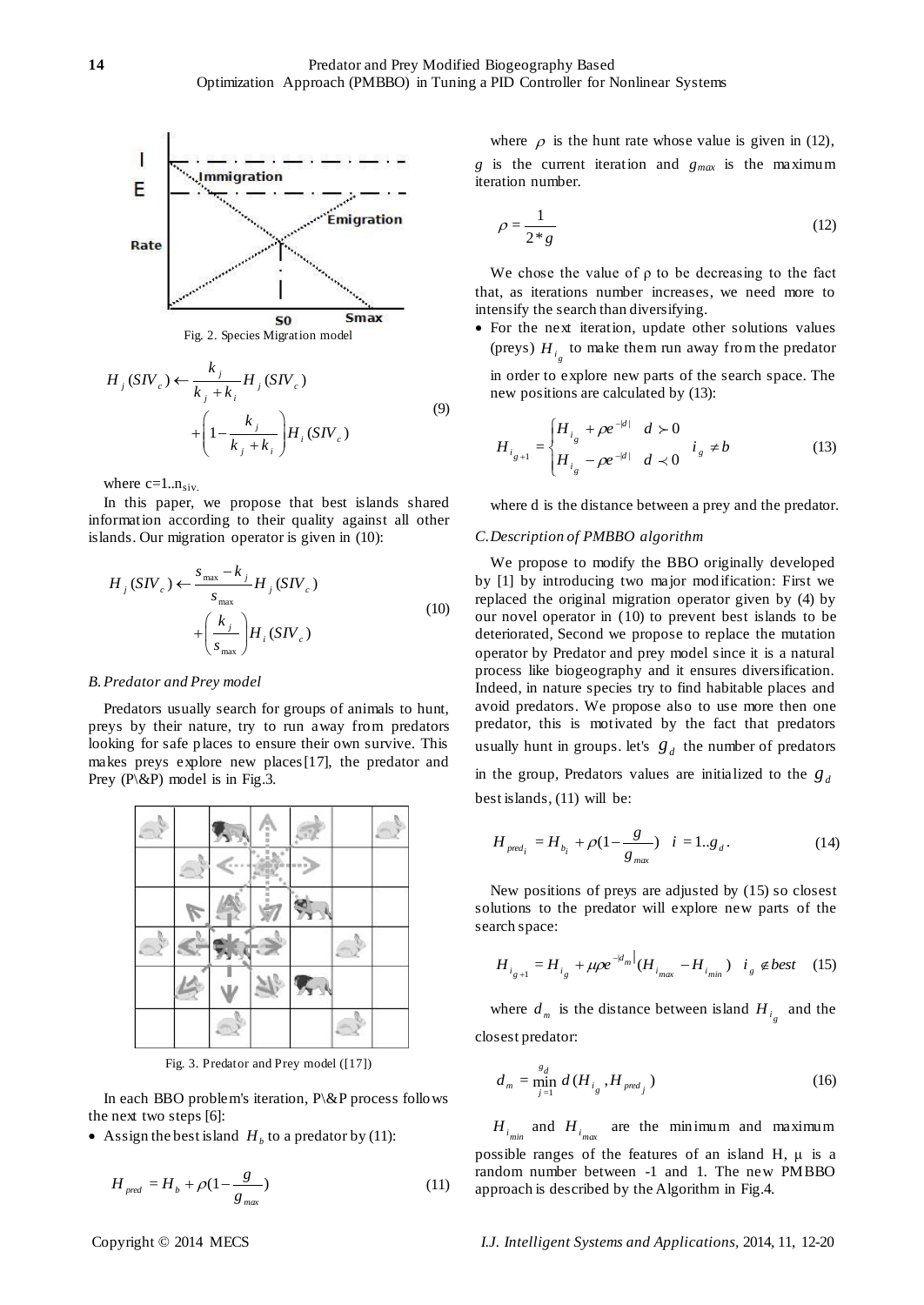| Algorithm 1: PMBBO                                       |
|----------------------------------------------------------|
| Initialize parameters.                                   |
| Initialize predator number $g_d$                         |
| Initialize start islands.                                |
| while $g < g_{max}$ do                                   |
| <b>for</b> each island i <b>do</b>                       |
| Calculate HSI; calculate $\lambda_i$ and $\mu_i$ by (3). |
| Apply the modified migration operator using $(10)$ .     |
| endfor                                                   |
| Assign $g_d$ best islands to predators (Equations (14)   |
| for each island I do                                     |
| $\mathcal{U}$ P&P model                                  |
| Calculate distance to all predators.                     |
| Calculate $d_m$ by (16).                                 |
| Update island using $(15)$ .                             |
| endfor                                                   |
| endwhile                                                 |

Fig. 4. PMBBO algorithm

#### V. TUNING PID CONTROLLER USING PMBBO

Adjusting the PID parameters could be considered as an optimization problem where we try to find the optimal solution inside a predefined search space to fulfill a desired reference of a nonlinear system. In this context, the PMBBO algorithm could be used to find the optimal combination of the proportional, integral and derivative parts of the controller, so the variables of islands(SIV) in our problem are the three gains of the PID controller  $K_p$ ,  $K_i$ ,  $K_d$ . The gains must be in a user defined range regarding to the system physical limits (See (17)):

$$
K_p \in [K_{p_{min}}, K_{p_{max}}]
$$
  
\n
$$
K_i \in [K_{i_{min}}, K_{i_{max}}]
$$
  
\n
$$
K_d \in [K_{d_{min}}, K_{d_{max}}]
$$
\n(17)

To evaluate the habitats, we use the objective functions HSI given by (18):

$$
HSI_1 = \int e^2(t)dt
$$
 (18a)

$$
HSI_{2} = (1 - e^{beta})(O_{max} + e_{s}) + e^{beta}(T_{s} - T_{r})
$$
 (18b)

where  $T_s$  and  $T_r$  are the settling and rise times respectively.  $O_{max}$  is the overshoot and  $e_s$  is the steady state error while *beta* is a weighting constant.

The implementation of the PMBBO for tuning PID is shown in Fig.5.



Fig. 5. Tuning of PID controller using PMBBO

#### VI. SIMULATION RESULTS

To evaluate the proposed BBO improvement algorithm, it will be used to tune PID controller for two nonlinear systems

## *A.Nonlinear Mass spring damper system*

A mass-spring-damper (MSD) nonlinear system with friction is considered (Fig.6) (19), where we want to move the mass accurately to the reference position  $(x=1)$ in our case) using a PID controller [8].



Fig. 6. Mass spring damper system

The initial parameters for the PMBBO algorithm used in tuning the mass spring system, are in are in Table.1.

| Population size              | 10                             |
|------------------------------|--------------------------------|
| Generation number            | 50                             |
| Number of SIVs               |                                |
| E.I                          |                                |
| $K_p$ , $K_i$ , $K_d$ ranges | $[0,50]$ , $[0,50]$ , $[0,50]$ |
| Predators number             |                                |

Table 1. PMBBO parameters (Mass spring damper system)

After running the PMBBO algorithm with the HSI in (18b), the optimal found gains are:  $K_p = 42.9646$ ;  $K_i =$  $14.2025$ ; K<sub>d</sub>= 1.8066.

The desired and real positions are in Fig.7 while the position errors are in Fig. 8. Velocity of the mass is in Fig.9

Fig.10 and Fig.11 show the evolution of the HSI and best gains during the run of BBO respectively.



Fig. 7. Real and desired Position using PMBBO (MSD system)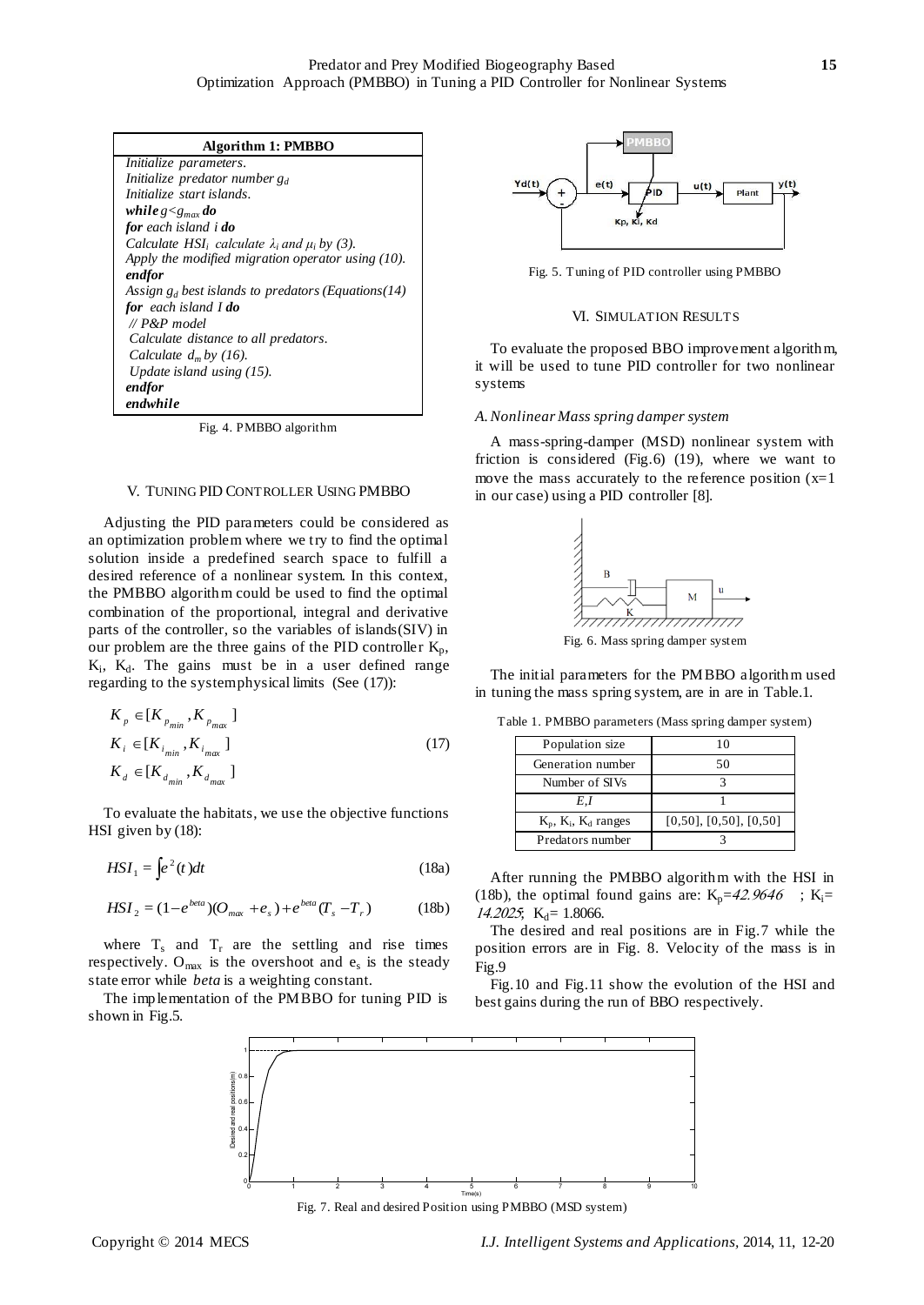

The PMBBO algorithm has found the optimal gains in few generations (10 runs). The resulted gains give a good result in steady error and rising time (Fig. 8).

# *B.Inverted pendulum system*

The second application of the PMBBO algorithm is to tune PID controller parameters to control a nonlinear inverted pendulum system (IP) (See Fig.12) [15, 22]. The algorithm parameters are in Table.2 and HIS in (18a) was used.

The obtained angle error of the pole is in Fig.13, PID output signal in Fig.14.

We see that the inverted pendulum angle converge to zero starting from  $(-\pi/10)$  with a small overshoot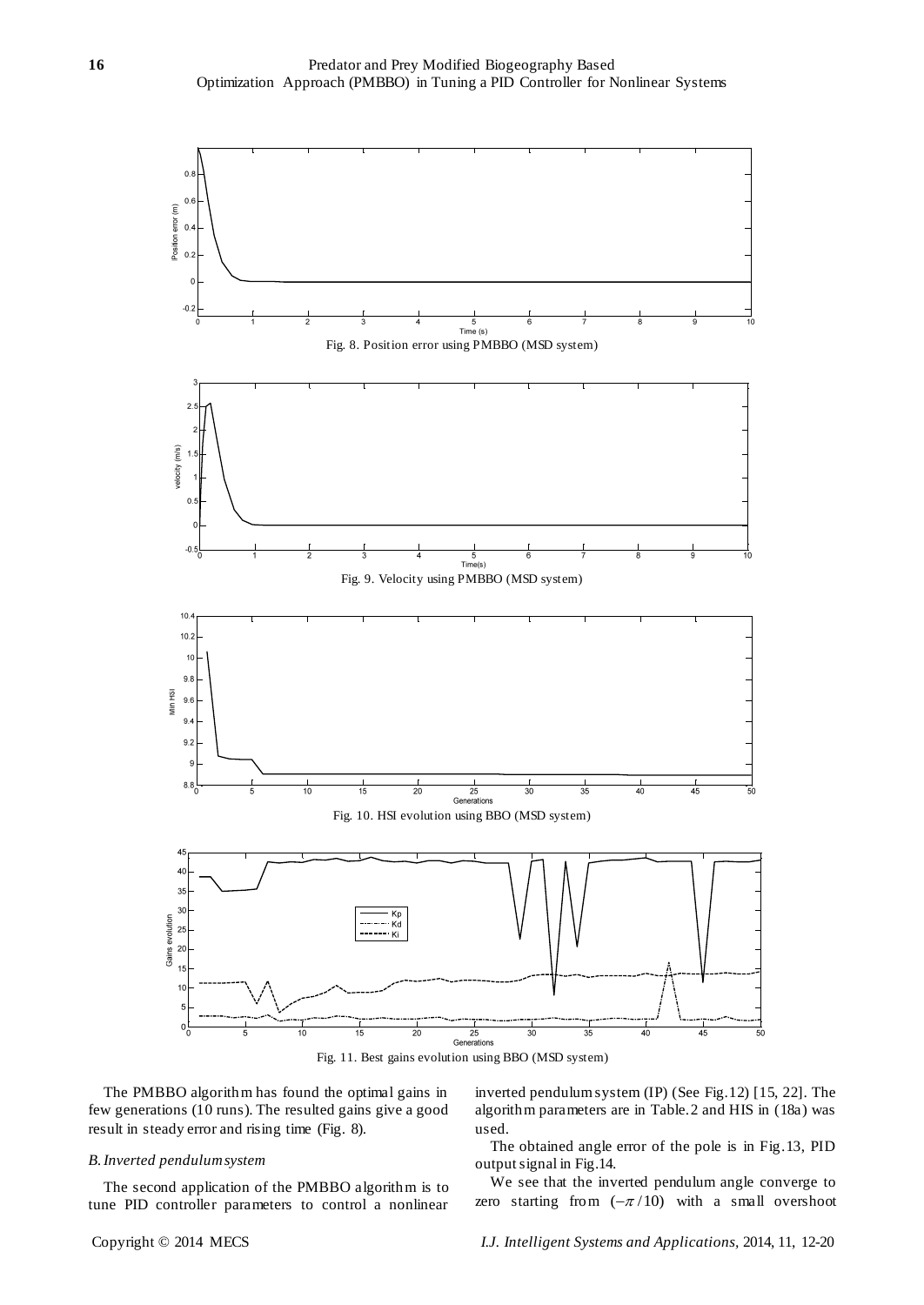$(0.0125 \text{ rad})$ , settle and rise times are less then  $(0.1s)$ . These good performances are obtained due to the optimization power of the PMBBO witch give us the best combination of  $K_p$ ,  $K_i$  and  $K_d$ .

Table.2. PMBBO parameters (Mass spring damper system)

| Number of Islands $(S_{\text{max}})$ | 20     |
|--------------------------------------|--------|
| Generation number number $(g_{max})$ | 10     |
| Number of SIVs                       |        |
| E.I                                  |        |
| $K_p$ , $K_i$ , $K_d$ . range        | [0100] |
| Predators number                     |        |

The evolution of the best HSI (18a) is in Fig.15 and the best gains of each iteration are in Fig.16.



Fig. 12. Inverted Pendulum system



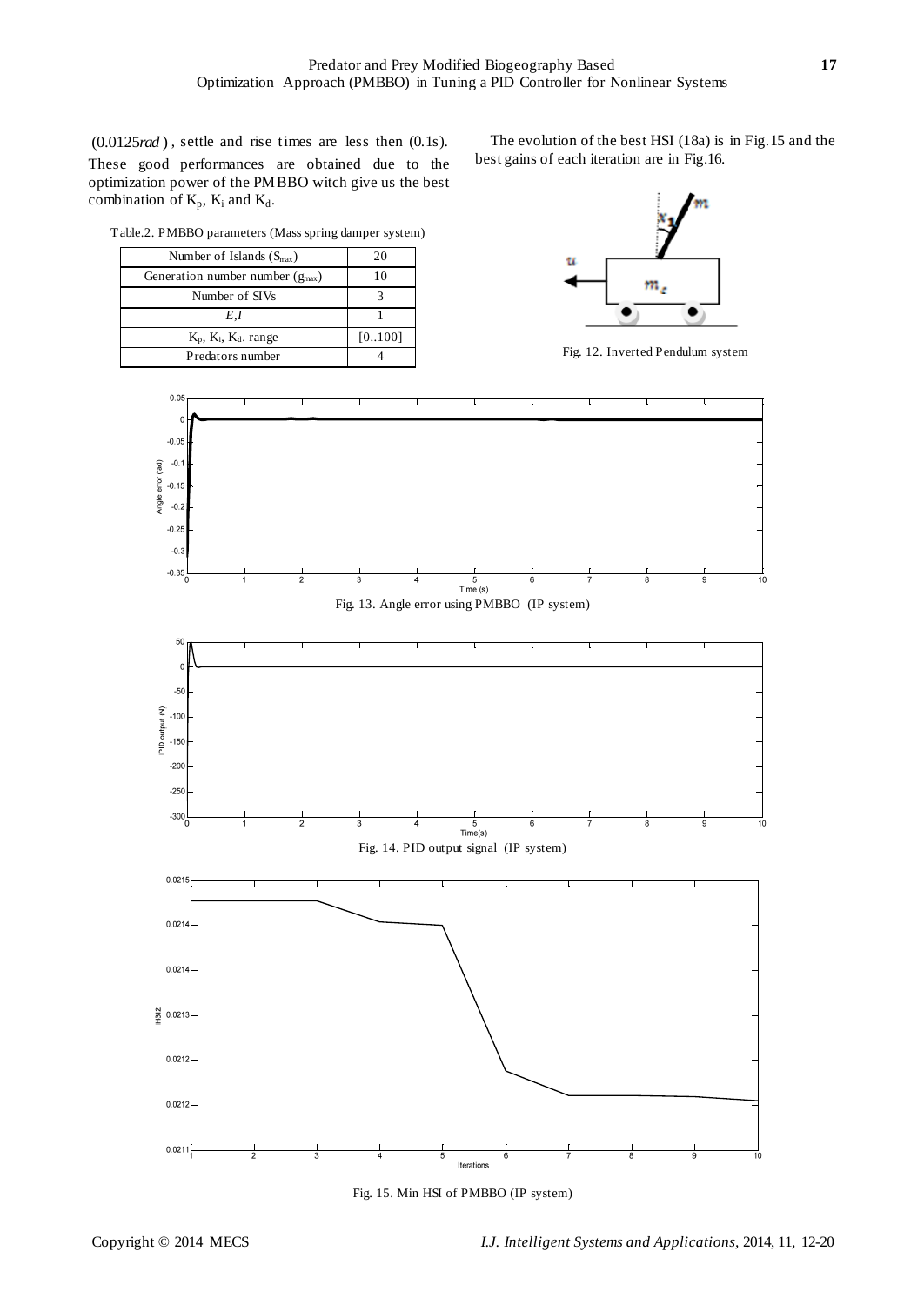

Fig. 16. Best gains evolution using PMBBO

# *C. Comparing PMBBO approach to genetic algorithms*

The performances of the PMBBO had been compared to those of Genetic algorithm (GA) ,Biogeography based optimization (BBO), Modified migration based BBO (MBBO). The comparison was in the same conditions (iteration number, population size, initial population), the angle error of the inverted pendulum for GA, BBO and PMBBO are represented in Fig.17.

for comparison purpose, we run each algorithm ten times. For each run, the same start population was used in the same conditions (initial population, generation number and population size) for GA, BBO, MBBO and PMBBO. We measured the minimum costs (HSI for BBO versions and fitness for GA). results are in Table.3.



Fig. 17. Angle error using GA, BBO and PMBBO

Table 3. Minimum costs for GA, BBO, MBBO and PMBBO in 10 runs.

| Run      | GA         | <b>BBO</b> | MBBO      | <b>PMBBO</b> |
|----------|------------|------------|-----------|--------------|
| 1        | $4.6e-03$  | $4.5e-03$  | $4.5e-03$ | $4.2e-03$    |
| 2        | 4.7e-03    | $4.5e-03$  | 4.6e-03   | $4.2e-03$    |
| 3        | 4.7e-03    | $4.3e-03$  | 4.2e-03   | $4.1e-03$    |
| 4        | 4.7e-03    | $4.2e-0.3$ | $4.2e-03$ | $4.1e-0.3$   |
| 5        | $4.6e-03$  | $4.2e-0.3$ | $4.4e-03$ | $4.1e-0.3$   |
| 6        | $4.6e-03$  | $4.3e-0.3$ | $4.3e-03$ | $4.1e-03$    |
| 7        | $4.7e-0.3$ | $4.3e-0.3$ | $4.2e-03$ | $4.0e-03$    |
| 8        | $4.6e-03$  | $4.3e-03$  | $4.3e-03$ | $4.1e-0.3$   |
| 9        | $4.7e-0.3$ | $4.3e-0.3$ | $4.2e-03$ | $4.1e-03$    |
| 10       | $4.8e-0.3$ | $4.2e-0.3$ | $4.2e-03$ | $4.1e-03$    |
| $\sigma$ | $4.8e-0.3$ | $4.2e-0.3$ | $4.2e-03$ | $4.1e-03$    |

From Table.3, PMBBO gives good results even with different runs and different start populations, this is due to the modified P&P behavior witch avoid local optima and improve the BBO. This results are detailed in Table.4 where it'is clear that PMBBO optimal gains enhance the system performances (Rising time  $T_r$ , Settle time  $T_s$  and maximum overshoot Omax) where PMBBO gets better

results then GA in 10 runs from 10 for rising time, in 9 runs for settle time and in 7 runs for Overshoot( See Table.4.

Table 4. Performances of the PID controlled inverted pendulum GA and PMBBO.

| Run            | <b>PMBBO</b>      |          |          | <b>GA</b> |             |          |          |                  |
|----------------|-------------------|----------|----------|-----------|-------------|----------|----------|------------------|
|                | Min<br><b>HSI</b> | $T_r(s)$ | $T_s(s)$ | $O_{max}$ | Min<br>fitn | $T_r(s)$ | $T_s(s)$ | $O_{\text{max}}$ |
| 1              | 0.579             | 0.061    | 0.160    | 0.012     | 0.619       | 0.056    | .465     | 0.014            |
| 2              | 0.579             | 0.064    | 0.175    | 0.012     | 0.592       | 0.058    | .158     | 0.014            |
| 3              | 0.577             | 0.064    | 0.194    | 0.014     | 0.672       | 0.059    | .783     | 0.018            |
| $\overline{4}$ | 0.577             | 0.064    | 0.172    | 0.011     | 0.646       | 0.056    | .175     | 0.020            |
| 5              | 0.575             | 0.064    | 0.178    | 0.012     | 0.670       | 0.055    | .730     | 0.020            |
| 6              | 0.581             | 0.065    | 0.208    | 0.015     | 0.632       | 0.077    | .301     | 0.008            |
| $\overline{7}$ | 0.579             | 0.064    | 0.180    | 0.012     | 0.640       | 0.068    | .117     | 0.014            |
| 8              | 0.581             | 0.064    | 0.191    | 0.014     | 0.602       | 0.061    | .167     | 0.013            |
| 9              | 0.580             | 0.066    | 0.197    | 0.014     | 0.634       | 0.058    | .360     | 0.011            |
| 10             | 0.568             | 0.065    | 0.178    | 0.012     | 0.606       | 0.060    | .164     | 0.013            |
| σ              | 0.003             |          |          |           | 0.027       |          |          |                  |

Copyright © 2014 MECS *I.J. Intelligent Systems and Applications,* 2014, 11, 12-20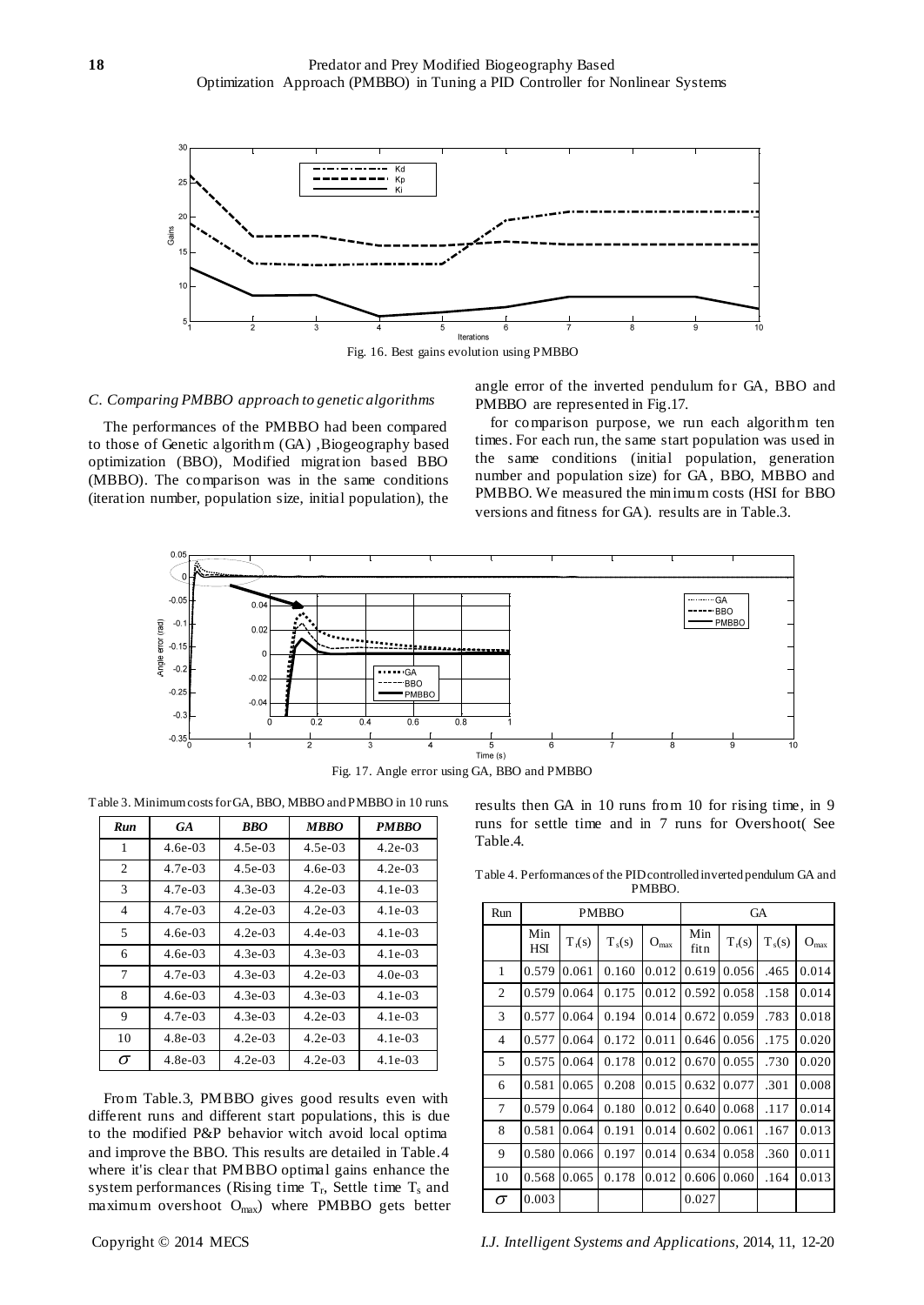# *D.Impact of hunt rate values and predators number in PMBBO*

*1. Hunt rate*

To study the influence of the hanut rate ρ over the PMBBO approach, several runs were carried out with the proposed variable hunt rate in (12) and different hunt rate from 0 to 1 with step of 0.1.

Results are in Table.5 where minimum HSI values using (18a) and performances of the controlled system are presented, the last row is for the variable hunt rate in Equation (12).

It is clear from the Table that the variable hunt rate leads to the minimum value of the cost function (HIS) (**4.09e-03**). When applied the obtained gains to control the inverted pendulum, best perdormances are obtaind ( settling time,n rising time and overshoot).

*2. Prrdators' number:*

To choose the the appropriate predators' number, we carried out 10 runs of the PMBBO algortithm for each chosen predators number from 1 to 7.

Results of the minimum value of the HIS (18a) are summerized in Table.6. The mean square value of the 10 runs are in the last row.

Performances of the PID controlled inverted pendulum are in Table.7 where MSE is the mean square angle error of the pendulum .

Table.6 and table.7 show that the adequate number of predators is 4 in our problem.

| $\rho$ | HSI        | $T_{r}(s)$ | $T_{s}(s)$ | $O_{\text{max}}$ |
|--------|------------|------------|------------|------------------|
| 0.1    | $4.16e-03$ | 7.64e-02   | 0.105      | $1.13e-02$       |
| 0.2    | $4.16e-03$ | 7.26e-02   | 0.099      | $1.41e-02.$      |
| 0.3    | $4.13e-03$ | 4.88e-02   | 0.106      | 1.48e-02         |
| 0.4    | $4.13e-03$ | 4.88e-02   | 0.106      | $1.49e-02$       |
| 0.5    | $4.16e-03$ | 7.08e-02   | 0.097      | $1.53e-02$       |
| 0.6    | 4.17e-03   | 7.05e-02   | 0.152      | $1.59e-02$       |
| 0.7    | $4.18e-03$ | $4.90e-02$ | 0.107      | $1.40e-02$       |
| 0.8    | $4.15e-03$ | $7.04e-02$ | 0.096      | $1.53e-02$       |
| 0.9    | $4.20e-03$ | $6.94e-02$ | 0.095      | $1.52e-02$       |
| 1      | $4.18e-03$ | $7.03e-02$ | 0.151      | $1.60e-02$       |
| (12)   | 4.09e-03   | 4.28e-02   | 0.090      | $1.33e-02$       |

Table 5. Performances of the PMBBO with variable hunt rates

|                | Predator number |        |        |                |        |        |        |
|----------------|-----------------|--------|--------|----------------|--------|--------|--------|
| Run            | 1               | 2      | 3      | $\overline{4}$ | 5      | 6      | 7      |
| 1              | 0.6427          | 0.6314 | 0.6338 | 0.6132         | 0.6314 | 0.5908 | 0.6448 |
| 2              | 0.6159          | 0.6264 | 0.6414 | 0.6460         | 0.6313 | 0.6387 | 0.6438 |
| 3              | 0.6444          | 0.6438 | 0.6454 | 0.6356         | 0.5954 | 0.6466 | 0.6162 |
| $\overline{4}$ | 0.6427          | 0.6408 | 0.6389 | 0.6073         | 0.6417 | 0.6460 | 0.6458 |
| 5              | 0.6126          | 0.6408 | 0.6476 | 0.6280         | 0.6508 | 0.6416 | 0.6376 |
| 6              | 0.6437          | 0.6339 | 0.6385 | 0.6004         | 0.6462 | 0.6394 | 0.6090 |
| 7              | 0.6484          | 0.6496 | 0.6416 | 0.6414         | 0.6478 | 0.6487 | 0.6415 |
| 8              | 0.6277          | 0.6237 | 0.6515 | 0.6402         | 0.6474 | 0.6390 | 0.6430 |
| 9              | 0.6627          | 0.6438 | 0.6321 | 0.6534         | 0.6451 | 0.6460 | 0.6581 |
| 10             | 0.5951          | 0.6181 | 0.5998 | 0.6429         | 0.6158 | 0.6383 | 0.6040 |
| mean           | 0.6336          | 0.6352 | 0.6371 | 0.6308         | 0.6353 | 0.6375 | 0.6344 |

| Table 7. Inverted pendulum performances by Predators number |  |  |
|-------------------------------------------------------------|--|--|
|-------------------------------------------------------------|--|--|

| Predators<br>number     | <b>HSI</b> | $T_{r}(s)$ | $T_{s}(s)$ | $\Omega$<br>max | <b>MSE</b> |
|-------------------------|------------|------------|------------|-----------------|------------|
| 1                       | 0.5951     | 0.0752     | 0.1095     | 0.0060          | $7.4e-03$  |
| $\overline{c}$          | 0.6181     | 0.0683     | 0.1583     | 0.0091          | $7.1e-03$  |
| 3                       | 0.5998     | 0.0770     | 0.1144     | 0.0060          | $7.5e-03$  |
| $\overline{\mathbf{4}}$ | 0.5804     | 0.0771     | 0.1012     | 0.0052          | $7.0e-03$  |
| 5                       | 0.5954     | 0.0772     | 0.1153     | 0.0054          | $7.5e-03$  |
| 6                       | 0.5908     | 0.0751     | 0.1092     | 0.0058          | $7.4e-03$  |
| 7                       | 0.6040     | 0.0790     | 0.1192     | 0.0060          | 7.7e-03    |

# VII. CONCLUSION

We presented in this paper a PID tuning method using the enhanced Biogeography based optimization.

The BBO was enhanced by two major modification: A new migration operator to share better the good feaures between islands and the mutation operator was replaced by a predator and prey model to improve its diversification process.

The SIVs of the algorithm are the three gains (Proportional, Integral, and Derivative). We tested our approach to control a mass spring damper nonlinear system and an inverted pendulum with good performances for the two nonlinear systems.

A comparison of the proposed enhanced approach with BBO and genetic algorithms where it gives the same result or better then genetic algorithms to tune a PID controller for nonlinear systems.

The proposed variable predators number formula seems to work better.